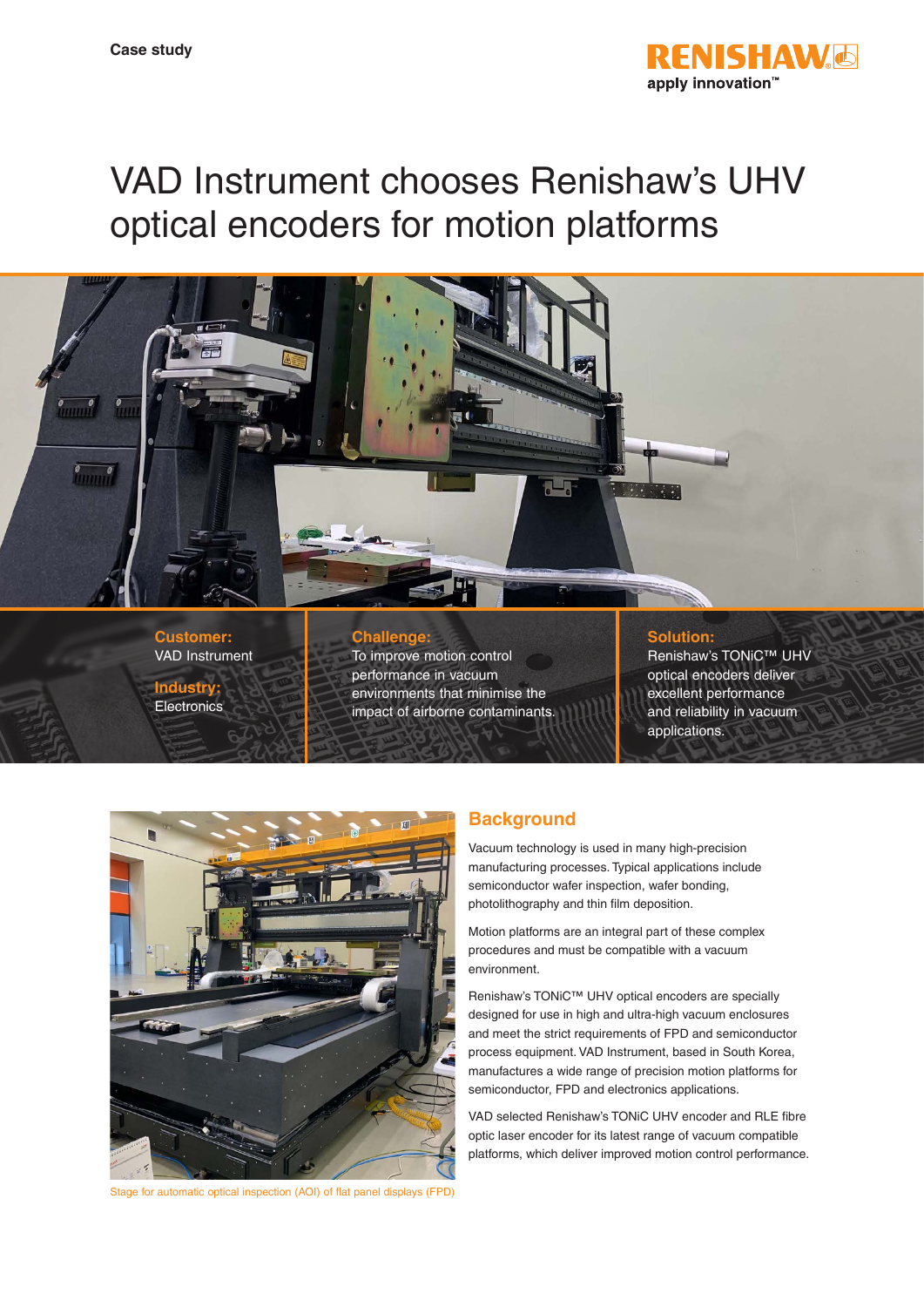

# **Challenge**

To generate a high-quality vacuum, or ultra-high vacuum (UHV), the air is first removed from an enclosed space (vacuum chamber) by means of a series of pumps.

Many modern precision industrial processes are carried out in a vacuum environment in order to minimise the impact of airborne contaminants. Vacuum-compatible motion platforms consist of bearings, guide rails, leadscrews and motors that have been specially designed. The dissipation of motor heat is often problematic in a vacuum and may be strictly regulated by cooling systems. One precondition for vacuum-compatible components is that outgassing, as measured by residual gas analysis (RGA), is negligible.



Vacuum stage, for semiconductor wafer inspection (AOI), fitted with RLE laser encoder system

Optical encoder components, such as the readhead and scale, that are installed inside a vacuum chamber have several features including high temperature resistance (>100 °C) to endure the bake-out procedures required for UHV. These include high cleanliness to eliminate surface fingerprints, oils and lubricants; air vents to ensure full venting of air spaces within the readhead; cable with PTFE insulation and silverplated copper braiding; and laser inscription rather than labels to remove adhesives.

For the end-user, careful design of in-vacuum equipment enables reductions in pumping times, better process control and higher throughput.



Vacuum stage for semiconductor process application

Renishaw provides us with cost-effective and high performance position feedback solutions and offers excellent technical support and regular training.

#### **VAD Instrument (South Korea)**

# **Solution**

VAD designs and builds customised precision motion platforms and process equipment for use in a vacuum environment. Its motion control products use Renishaw's TONiC encoder systems with scales specified according to the accuracy requirements.

VAD President Mr Baek-Kyun Song explains: "Our general platform models are equipped with RTLC series steel tape scales. If advanced vacuum applications are involved, such as display panel AOI inspection equipment or semiconductor process equipment, we will specify the higher precision RELM scales. The scale is read by a vacuum-compatible TONiC readhead and is connected to an interface outside the vacuum chamber. There are many high-quality encoder products on the market, but few are also compatible with vacuum applications. Renishaw's TONiC UHV encoder delivers both excellent performance and reliability, it is our best choice."

TONiC UHV encoders, from the cables, to the readheads, to the scales, are designed for vacuum pressures under 10<sup>-9</sup> mbar. The TONiC UHV readhead is equipped with an RFI shielded cable, and its basic working principle, specifications

and performance are the same as for the standard TONiC model. The encoder is made from cleanroom and vacuumcompatible materials and is designed to enable full evacuation of the readhead body. TONiC UHV readheads and scales have also been certified by an independent test agency using residual gas analysis (RGA) data collected on a quadrupole

mass spectrometer. Specialised sealed foil packaging ensures that each TONiC UHV encoder arrives at the customer in clean room condition.

The TONiC encoder series offers a diverse range of readhead options, which can be matched with a variety of compatible scales.

Mr Song explains VAD's criteria for selecting encoder scales: "Some of our high-end



TONiC UHV encoder system